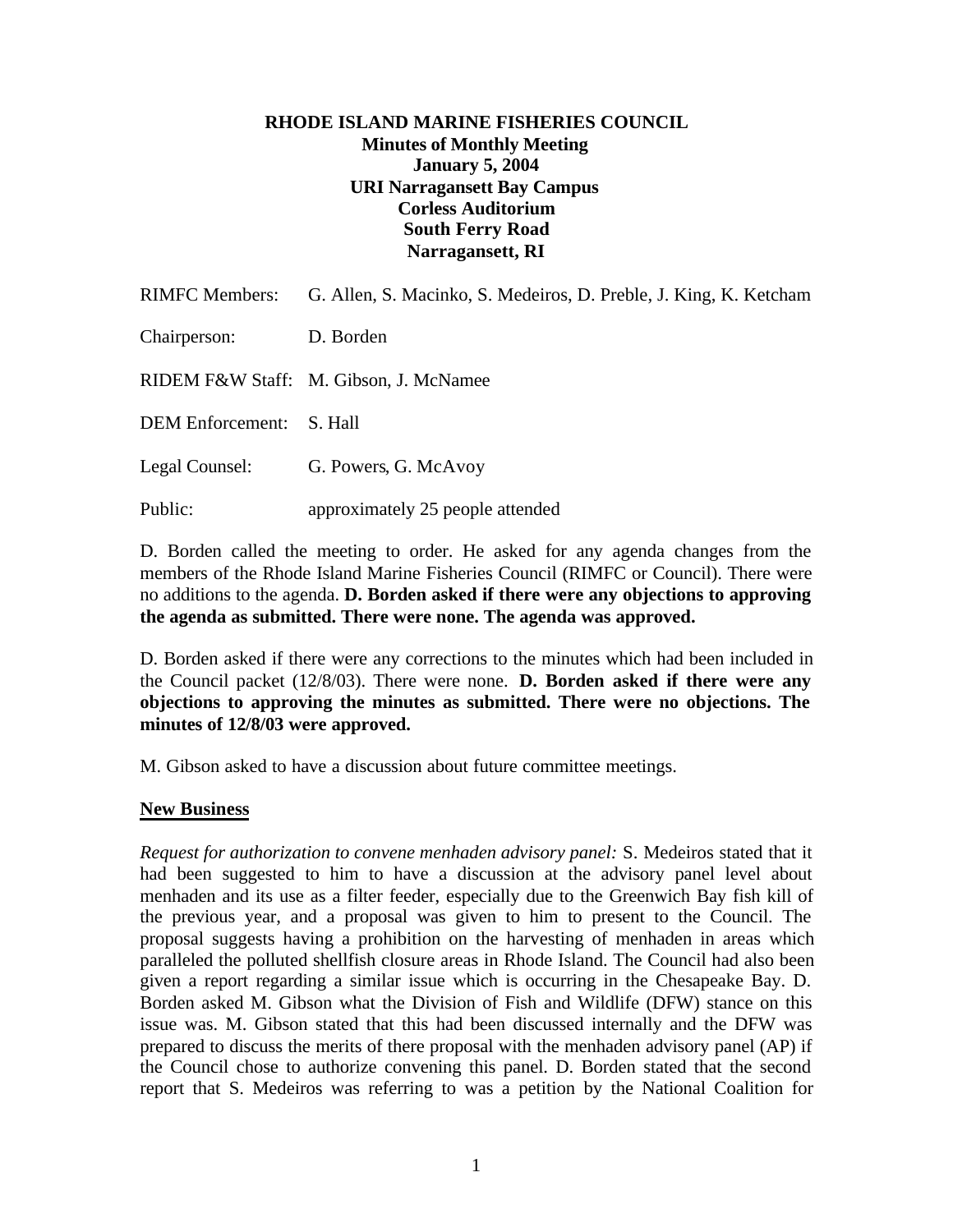Marine Conservation to the Atlantic States Marine Fisheries Commission (ASMFC) regarding the protection of menhaden from overharvesting in the Chesapeake due to there role as food to predators and also there role as filter feeders in the Chesapeake. This issue came up at the ASMFC board meeting and it was referred back to the ASMFC menhaden technical committee. D. Borden suggested waiting for the outcome of the ASMFC menhaden technical committee on the National Coalition for Marine Conservation petition before moving forward with a menhaden AP meeting. D. Borden asked M. Gibson to compile a report from the DFW on this proposal and also the report which would be forthcoming from the ASMFC menhaden technical committee for the menhaden AP meeting. S. Medeiros asked how long it would take for the technical committee to respond with a report. D. Borden stated that it would probably be a couple of months, if it takes longer then we would move forward with only the DFW recommendations. S. Medeiros asked to put this on the March agenda.

*Request for authorization to convene scup and summer flounder advisory panels to discuss recreational management plans for 2004:* M. Gibson stated that the DFW was hoping to convene these advisory panels to discuss the recreational measures for the coming year. As of this point in time, Rhode Island appears to be right on schedule with the recreational landings for the year, therefore there wouldn't need to be any major changes for 2004 but that does not preclude the AP members from developing new management plans as long as they remain within the framework of what ASMFC requires. There is also an addendum to the ASMFC scup recreational management plan which is going out to public hearing on January 14 (at 6:00 in the Corless Auditorium, URI Bay Campus). The DFW was hoping to convene these panels during the third or fourth week in January in order to allow time to get proposals together for the public hearing notice which will go out during the last week in January and also allow AP members a chance to attend the ASMFC public hearing on scup. D. Borden stated that there was no action necessary unless a Council member had an objection to convening the APs. There were no objections from the Council. M. Gibson stated that the DFW needed to have proposals finalized by January  $27<sup>th</sup>$  at which point the public hearing notice would go out.

### **Other Business**

*Discussion about fluke regulations:* K. Ketcham stated that the allocation changes for the year of 2004 were brought up at the previous meeting. He stated that he would like to revisit this because the Council members were unaware that this would change the allocation percentages and he would also like to discuss the DFWs hybrid proposal where all of the pounds do not end up in the summer 1 period but only a percentage of it does. D. Borden gave a brief overview of what had happened with this issue up to this point in time. He went on to state that if the Council wanted to change the allocations for 2004, it would have to go back through the public process. D. Borden stated that he hoped the discussion would focus on a few points. The first would be, did the DFW do something technically wrong, in other words did they file something that wasn't intended by the Director. The second point would be, if the Council wanted to reconsider what had transpired they would have to authorize developing a proposal and send it to public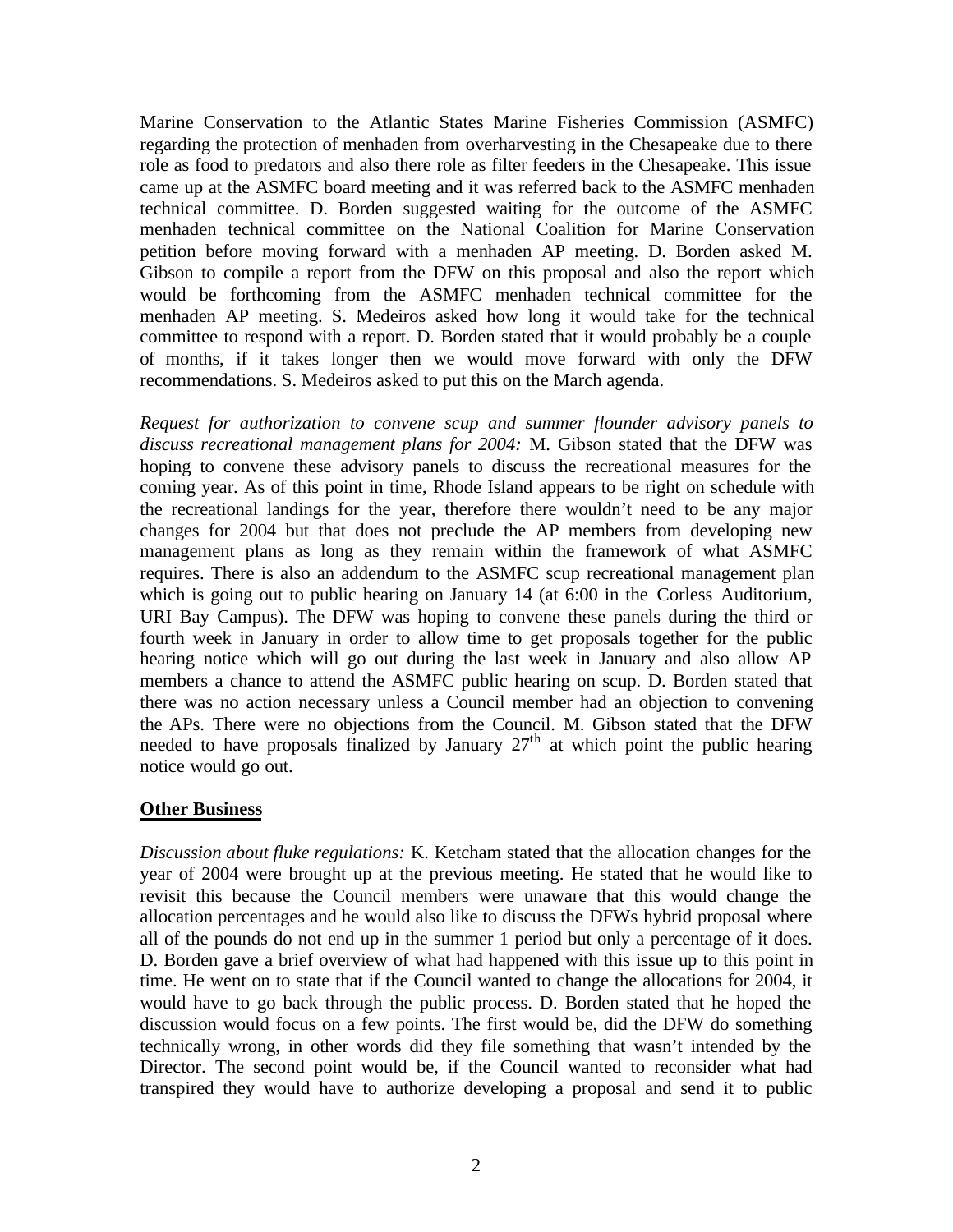hearing.

D. Borden asked M. Gibson about what had been filed and why. M. Gibson stated that the Council had voted on two proposals. The first was a tie vote which the Director declined to break and the second was the DFW proposal to put all of the additional poundage of fluke for 2004 into summer 1. This vote passed at the Council level. The Director sided with the Council's decision and this is how the regulation was drafted and filed. By adopting this option it changed the percentage allocations for the management plan. S. Medeiros stated that when the Council voted on this issue they had not intended to change the historical percentages, they only wanted to solve the overage problem which has been an ongoing problem from year to year. S. Medeiros made a suggestion to take the predicted increase for the following year (2005) and agree to put this entire amount into the Winter 1 period to compensate them for this year. M. Gibson stated that the issue of management plans has to go through the public process every year and this would be the case next year also. Next year, the Council could decide to do what S. Medeiros suggested and if the Director concurs the percentages would be adjusted accordingly and filed.

D. Borden restated what M. Gibson said. He then went on to ask the Council what their original intent was. G. Allen stated that there was never any intent, when he voted, to change the historical percentages. He did want the additional pounds for the next year to go into summer 1 but he was under the impression that this would be a one time addition and that the percentages were not going to change. G. Allen restated that he supported the suggestion made by S. Medeiros earlier. He went on to state that if an increase of 400,000 pounds was realized for the year 2005, none of this should go into the summer period and if an increase of 400,000 pounds was not forthcoming in 2005 then the extra pounds that went into summer 1 this year, should be redistributed equally to all sub periods. D. Preble stated that he also did not see it as the intent of the Council to reallocate the percentages on any more than a one time basis. He went on to say that as far as the scenarios discussed by G. Allen and S. Medeiros, he did not understand what they were referring to as far as the reallocation. D. Borden stated that if that was what their intent had been, the next time we went to file the regulation we would reestablish the historic allocation percentages and at the same time add that for one year there would be an increase in poundage for the summer 1 period. D. Preble tried to clarify what D. Borden meant by stating that next year when this goes back to public hearing, the Council could choose to reestablish the historic percentage scenario and all of the additional pounds would be allocated according to those percentages. D. Borden stated that he was not advocating any particular scenario, he was just trying to facilitate the discussion. S. Macinko stated that in his mind he did not vote to change the historic percentages on a permanent basis. He went on to state that he thought a good way to do this would be to specify poundages instead of percentages for this one year.

K. Ketcham stated that the percentages which were filed were incorrect because the winter allocation lost 90,000 pounds. D. Borden asked M. Gibson if there was an overage in 2002. M. Gibson stated that he was not sure, but he would check and if an error occurred due to an overage adjustment, we could enact a technical revision to fix those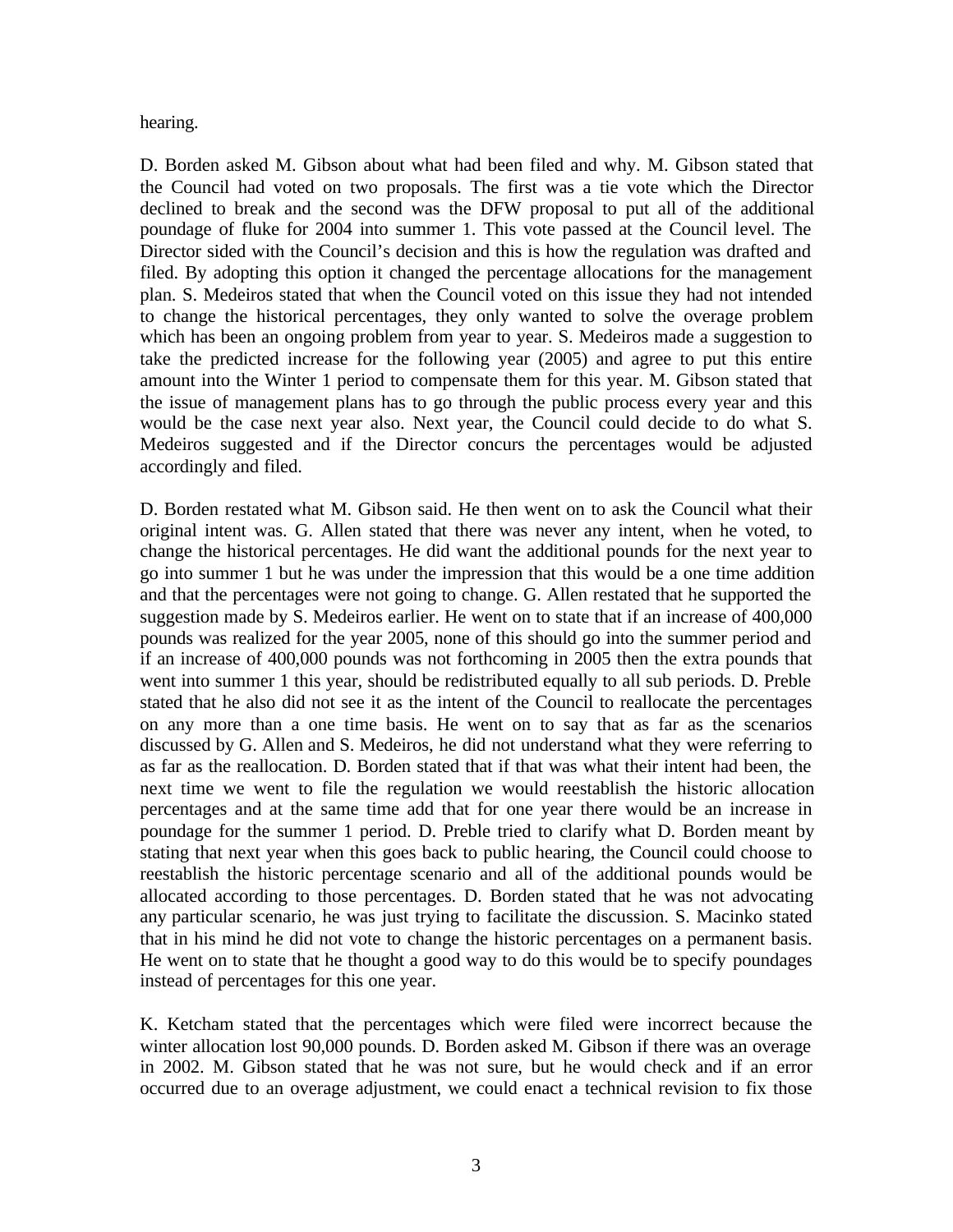percentages. D. Borden stated that the DFW would review the numbers and if an error was made, a technical revision would be made.

J. King stated that he concurs with the rest of the Council that their intent was to only add these pounds in for one year to summer 1 and not change the historical allocations. D. Borden stated that in this case what needed to be done was to change the percentages back to the historical allocations and specify that the additional pounds were to be added to the summer 1 period for this year only. G. Allen asked K. Ketcham if he was comfortable with the scenario brought up by him and S. Medeiros earlier in the discussion. D. Borden stated that this was not an option because this whole issue would be back up for modification the following year and at that point all of the quota would be back on the table for reallocation. The decision on how to reallocate the quota next year could not be made at this meeting.

D. Preble asked K. Ketcham to clarify where he wanted this issue to go. K. Ketcham stated that the winter fishermen did not want to lose the historical percentages, they wanted those reinstated. He felt the 480,000 pounds was a lost cause at this point so they wanted to focus on reestablishing the historic percentages. D. Borden stated that listening to the Council this evening, their intent was to add the pounds to the summer 1 period on a one time basis and not alter the historical percentages. He asked if any of the Council members disagreed with this. There were no disagreements. D. Borden then went to the audience for comment.

B. Mattiucci stated that the Council members were well aware that they would be changing the percentages because this was how the DFW had presented there proposal on several occasions. He accused the Council of being intimidated by the group who wanted the historical allocations reestablished and now they were trying to save face and say that they had not intended to vote the way that they had. He went on to state that this issue was not about historical allocations but about an early closure during the summer months when a majority of users were participating in the fishery which occurs year to year. The Council voted to solve this problem and now they were trying to backtrack away from this decision because they were being intimidated.

R. Boragine stated that he had reviewed the record and with all of the vocabulary used and the discussions which were had, he felt the Council clearly did not intend to alter the historical allocations. He felt the way to remedy the situation is to go back and make a technical revision which would turn the percentages into pounds which would be the same as the 2003 allocations, and then add a fifth paragraph stating that the additional pounds over the 2003 quota would be allocated into the summer 1 period for the year of 2004.

S. Ouellette stated that the percentages which were filed were wrong and should be amended. He went on to state that the only reference he had seen to what was actually needed to keep the summer 1 period open was in a memo generated on October  $28<sup>th</sup>$  by M. Gibson. In this memo the amount of fish needed to keep the summer 1 fishery open was less than that which was finally allocated to this period. In essence by doing this an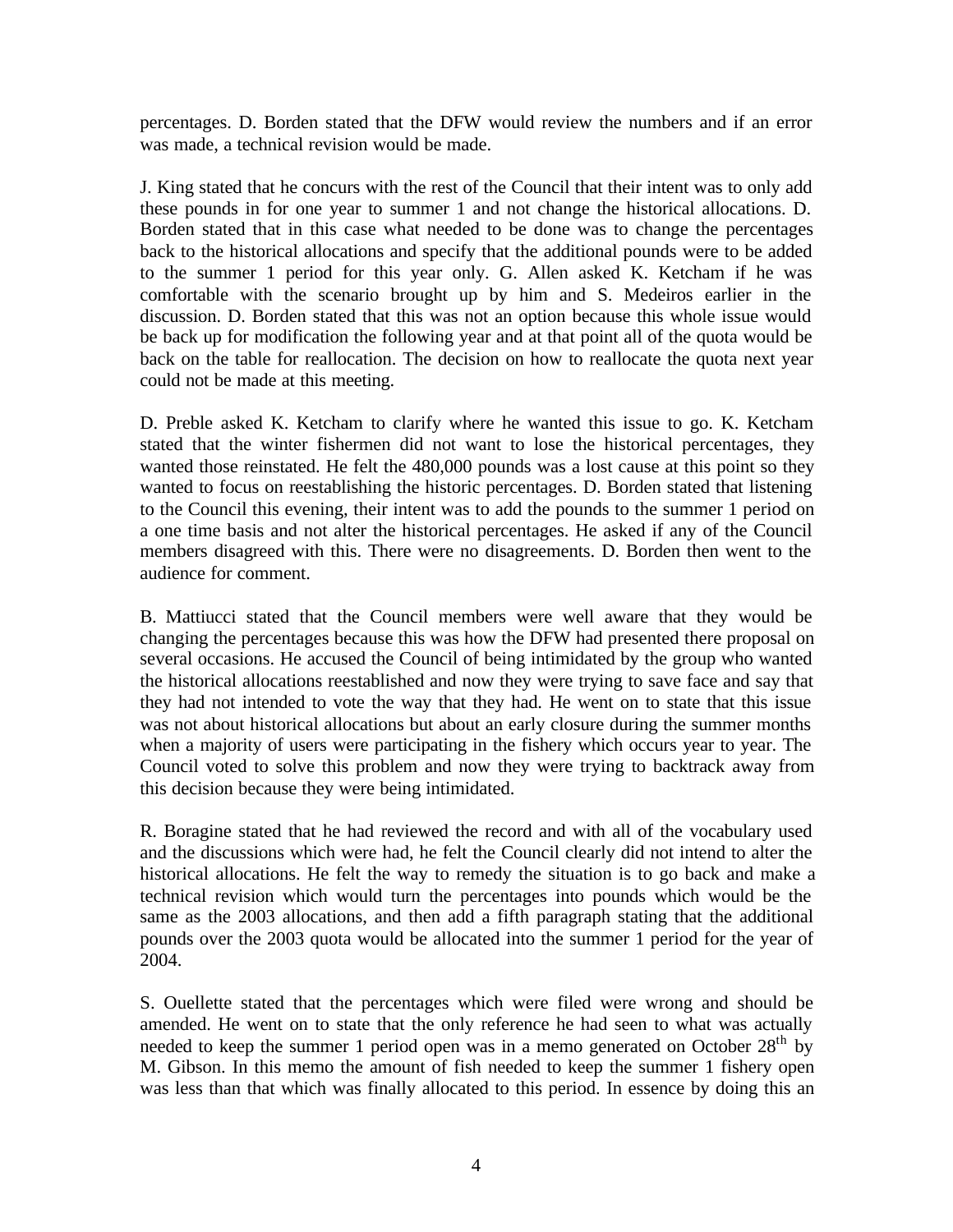inequitable fishery was established. These fishermen who had worked hard to conserve the summer flounder resource, were finally seeing the rewards of their efforts, but were being shut out of reaping these benefits. He advocated reopening the rule making process by reestablishing the historical percentages, take 150,000 pounds off the top before distributing the pounds to the sub periods, and add this 150,000 pounds to summer 1, thus giving summer 1 the 260,000 pounds (the increase in quota combined with the extra 150,000 pounds add up to 260,000) which was the amount of fish which was quantified in the memo by M. Gibson as the amount needed to keep summer 1 open.

D. Fox stated that they had waited a long time to get this quota increase and it was wrong that they were not able to catch any of these fish. He went on to state that the Council had talked about a second increase for the following year, but what if the quota went down? This was a rhetorical question. He commented on the proposal made by the Council earlier to put all of a forthcoming increase all into winter 1. This still alters the percentages, it does not bring them back to the historical allocation. He concluded that he wanted this fixed now, not in a year and that the summer quota would last if they made a realistic daily possession limit.

C. Brown stated that the Director made his decision as a punitive action against the fishing industry due to extenuating circumstances. He stated that there was a three to three tie and if K. Ketcham had been present to vote, he would have broken the tie vote and the problems they were now involved in would never have occurred.

K. Kyle, an attorney for the commercial rod and reel group, stated that the three to three tie which occurred during the Council meeting did occur but it was a vote on the commercial rod and reel sectors plan to combine summer 1 and summer 2, but keep the historical percentages intact. He stated that several different proposals had been put forward to try and rectify the current situation but regardless of what was decided on this evening, there was no way to change what had occurred without going back through the public process. What was filed was now law and could not be changed without due process.

S. Medeiros asked B. Mattiucci why his group would be opposed to reestablishing the historical percentages because his attorney had stated that the proposal they had advocated had the same percentages, it just combined summer 1 and summer 2. B. Mattiucci stated that the problem is not a historical landing problem, they never intended to change the historical landings with their proposal, but they do have an issue with the summer 1 period, it does not receive enough fish. If the Council were to decide to go back to historical landings and combine summer 1 and summer 2, they would receive no objections from his group.

G. Carvahlo stated that this all boils down to money, who will end up with the majority of the fish in their sub period and therefore who will end up with the majority of the money. He felt that the historical landings were enacted by the state out of convenience and for no other reason. This issue was not going to go away and is not unique to fluke. The same problem comes up with every species managed with a quota. His group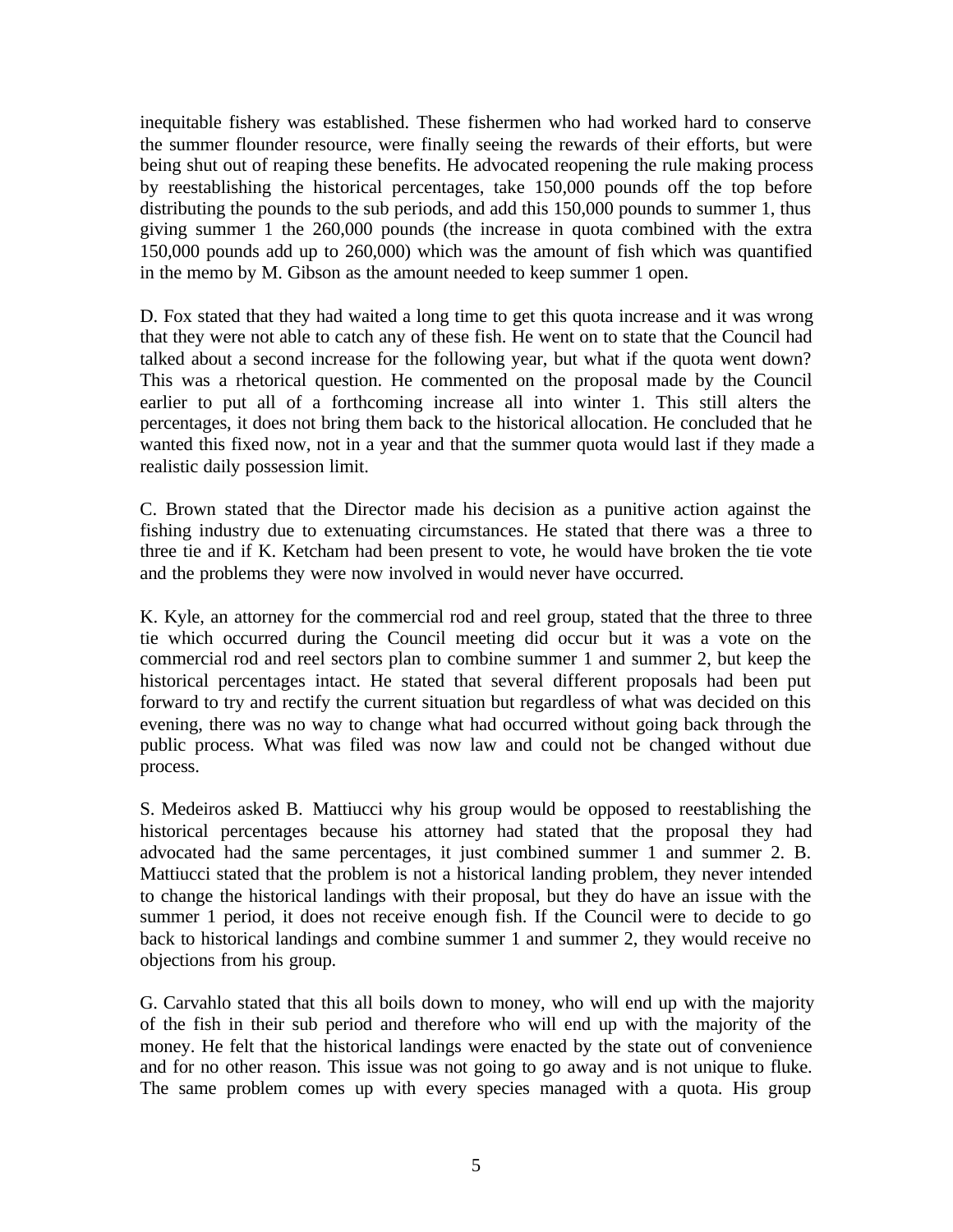advocates 100 pounds a day all year long.

D. Fox stated that two individuals had brought up 100 pounds a day possession limits. He felt that no one is guaranteed an amount of fish during the winter, therefore no one should be guaranteed an amount of fish at any other time of the year. Fishermen need to deal with the fact that they are living off of species which are managed under a quota system.

D. Borden brought the discussion back to the Council and asked them what they preferred to do. Just for clarification, he stated that even if the Council decided to send this back out to public hearing, it was still the final decision of the Director on whether or not this issue gets reopened. J. King asked if they could change what they had done. D. Borden stated that a substantial change would have to back through the public hearing process. He then asked the DFW legal council present to comment. G. Powers stated that the regulation which was adopted was done by the Director of the Department of Environmental Management (DEM) with the advice of the RIMFC. Therefore regardless of what the RIMFC decided it would still be the discretion of the Director to make the final decision, the RIMFC is an advisory body. If the Director finds that the regulations which were filed were not consistent with the wishes of the Director at that time, then a change would be considered a technical change. D. Preble wanted to clarify what would be a technical change. D. Borden stated that only an unsubstantial change would be considered a technical change, in other words if they wanted to change the proposal to reflect a different allocation scheme which changed the pounds which go into each sub period, a public hearing would be needed.

G. Allen asked if the proposal voiced by R. Boragine earlier in the discussion would constitute a technical change. G. Powers stated that he did not think that would constitute a technical change. G. Allen felt that the whole issue should be brought back to public hearing because he now felt he would tend more towards the option presented by M. Gibson in which not all of the additional pounds end up in summer 1 but only a portion of it. He felt this would reach the true intent of the Council, to keep summer 1 open.

**D. Preble made a motion to recommend to the Director that the Council would like to initiate a public hearing on all of the alternatives that the Council had considered before. K. Ketcham seconded the motion.** S. Macinko asked that an amendment to the motion be added, the amendment being that the Director go back and look into whether it would be a technical change to alter the regulations to express the allocations as pounds rather than percentages.

S. Ouellette stated that he did not advocate changing the percentages to absolute numbers as suggested by S. Macinko because this will bring them further away from the historical percentages in the long run. He re-advocated the position he had stated earlier in the discussion.

S. Medeiros asked D. Borden to clarify the motion. D. Borden stated the motion that was on the table was to recommend to the Director that the Council would like to initiate a public hearing on all of the alternatives that the Council had considered before. This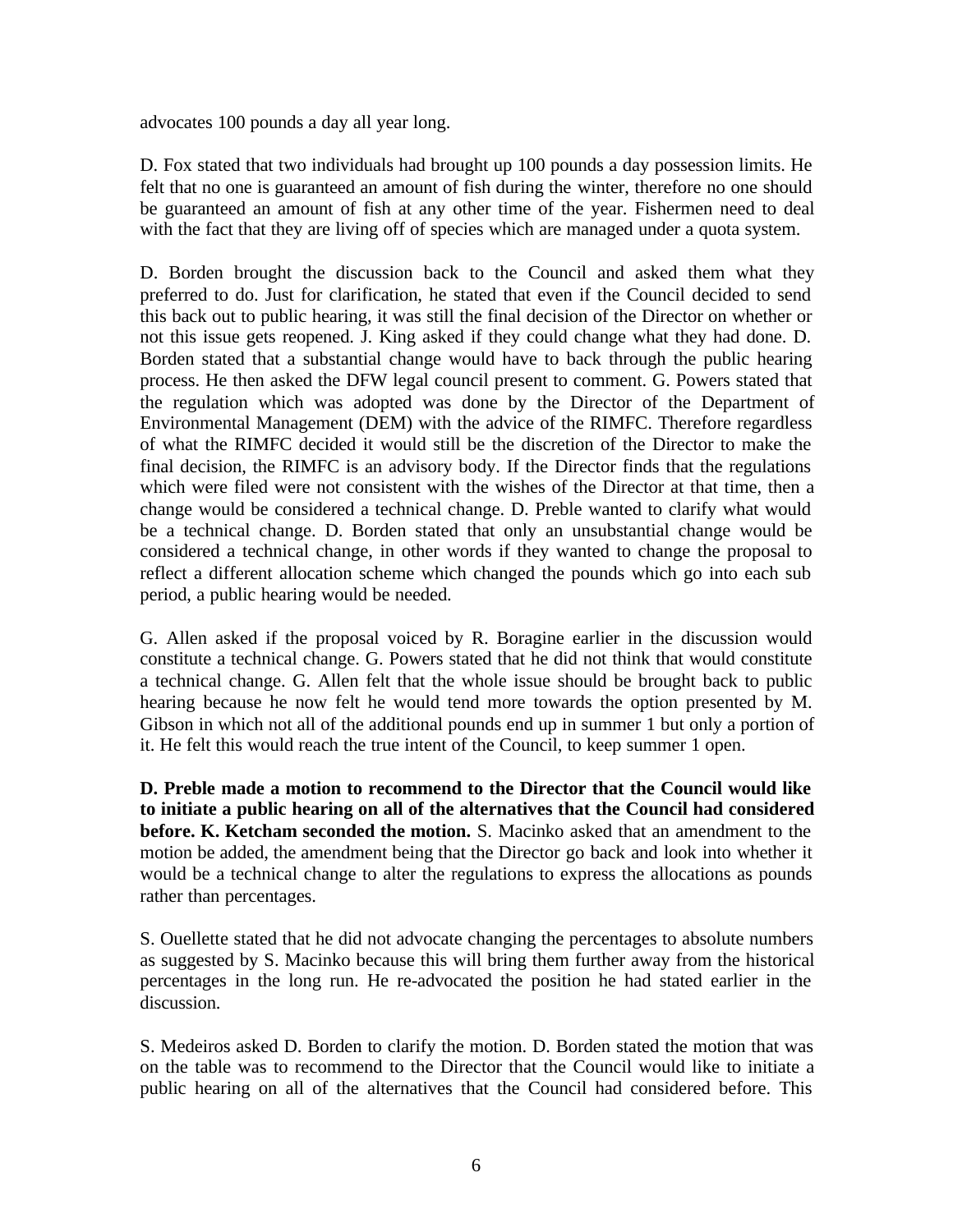would include the option from the October  $28<sup>th</sup>$  memo which allocates a smaller percentage of the additional fish to summer 1. G. Allen asked about S. Macinko's amendment. D. Borden stated that this would be considered by expressing it as a one year poundage. **The Council voted to unanimously to approve the motion.**

R. Boragine wanted to discuss the fluke aggregate landing program. He stated that what the DFW had filed as the fluke aggregate landing rules had stripped the industry proposal of all of the caveats it had included to make the program work. One of the key issues being permitting dealers and the other issue was only allowing people with fluke exemption certificates to participate. D. Borden gave a brief synopsis of the issue R. Boragine was speaking about and went on to state that there was a provision in the regulation that was promulgated which only allowed vessels with exemption certificates to participate. D. Borden stated that there were still many concerns over these programs, especially from an enforcement perspective, and one of the mandates from the Director was to convene a workshop in order to go over a more generalized aggregate landing proposal with all interested parties including industry, DFW, and DEM Law Enforcement. There was a discussion about the requirements of the program which was in place which includes dealer reporting requirements which have always existed. D. Borden also made a comment that all of the existing fluke regulations still exist and fishermen need to adhere to those.

# **Old Business**

*Review calendar and set RIMFC meetings for the year*: J. McNamee stated that he had updated the calendar with all of the holidays and meetings which could create conflict and developed a schedule of Council meetings for the year. He wanted to know if the Council agreed with the proposed schedule. **D. Borden asked for any questions or comments on the proposed dates. There were none. He went on to ask if there were any objections to the dates proposed. There were none. The schedule was adopted by the Council.**

*Review proposed nominees for the Commercial Fishermen's Committee:* M. Gibson stated that in the packet the statute which required the formation of the Commercial Fishermen's Committee (Committee) was included as well as a list of proposed candidates which may be appointed to the various user groups which had been identified by the Council at a previous meeting. The DFW has not solicited appointment from any of these people, they had just developed a list as requested by the Council. It was the decision of the Council as to whether they wanted the DFW to solicit appointment from these individuals or if they wanted us to send out a general solicitation letter to the mailing list. **K. Ketcham made a motion to solicit names by sending out a letter to the entire mailing list. G. Allen seconded the motion.** R. Boragine suggested soliciting from the groups who were on the licensing board with the addition of the RI Inshore Fishermen's Association and the RI Commercial Rod and Reel Fishermen's Association to nominate 1 or 2 people from their organizations. He stated that this would be a better way to make up this group than to have individuals who represent a specific gear type. This group should be concerned with the regulations of tomorrow, not the regulations of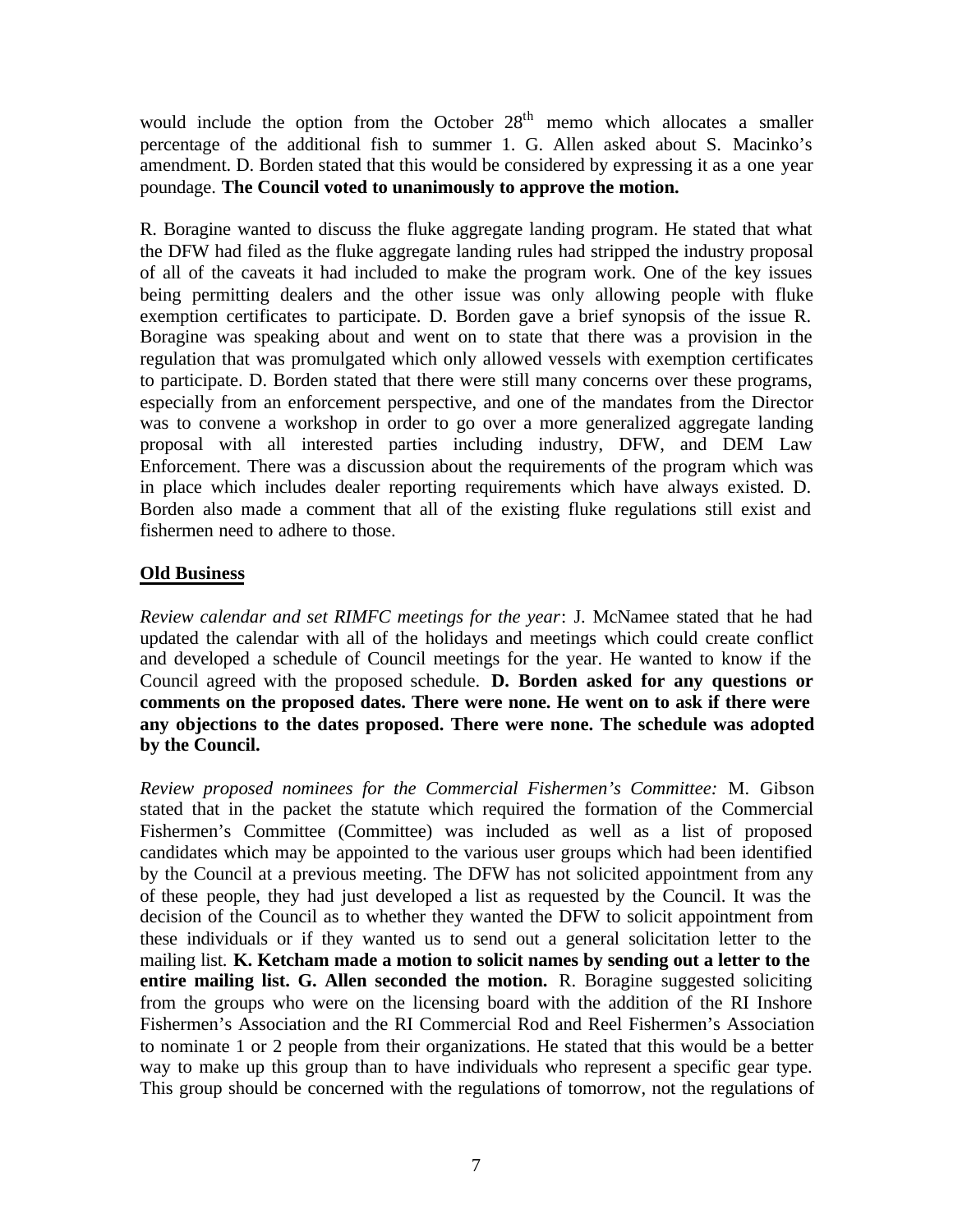today. S. Medeiros stated that the law as he reads it does not prohibit any person from being on the Committee, therefore to go along with what R. Boragine proposes prohibits people who do not belong to those particular organizations from participating in the Committee. G. Allen, after making sure that all of the user groups were represented by the organizations, made a suggestion to the Council that they alter their motion to reflect the suggestion made by R. Boragine. K. Ketcham stated that he agreed as long as the dealers who may or may not belong to an organization were solicited. R. Boragine stated that the dealers were cover by the RI Seafood Council. K. Ketcham stated that he understands this but he wants to include independent dealers who don't belong to any particular association. D. Borden asked whether the Council wanted to amend the motion as suggested by G. Allen. There were no comments, therefore D. Borden took a vote on the original motion. **The Council voted unanimously to approve the motion.**

*Nominations to the enforcement AP:* S. Medeiros had presented two people for inclusion on the Enforcement AP. The Council had been provided resumes for the two individuals. Specifically the individuals were John Sanford as the primary Diver representative and Henry Cugno as his alternate. S. Medeiros asked whether the DFW had received any interest from commercial representatives, as he knew they had sent out letters soliciting nominations. J. McNamee reported that he had not received any nominations at this point. **G. Allen made a motion to approve the two nominations presented by S. Medieros. J. King seconded the motion. The Council voted to approve the motion unanimously.**

### **Added agenda items**

*Discussion about panel meetings:* D. Borden stated that there were some winter flounder changes coming out of the ASMFC therefore the DFW wanted to request that the winter flounder AP meet to discuss these issues. G. Allen asked what the specific tasks were for the winter flounder AP. D. Borden stated they would be tasked with looking at the regional restrictions which are required and compare them to the state regulations to try and devise a way to make the two compatible. **There were no objections from the Council about convening this panel.**

D. Borden stated that he would advise convening a workshop or meeting to discuss aggregate landing programs. At this meeting the group, composed of all interested individuals, would discuss all of the pros and cons of these types of programs.

D. Borden asked about a meeting of the floating fish trap AP to discuss marking requirements. G. Allen stated that they had a meeting scheduled for January  $19<sup>th</sup>$ , but he did not think this topic would be covered at the meeting. This topic would be discussed at a subsequent meeting and G. Allen had already enlisted the help of the Coast Guard to go over these requirements at this meeting.

D. Borden asked K. Ketcham if he was correct in stating that there had been two meetings of the Scup/Black Sea Bass AP and that no recommendations specific to the floating fish trap regulations had come out of these meetings. K. Ketcham stated that this